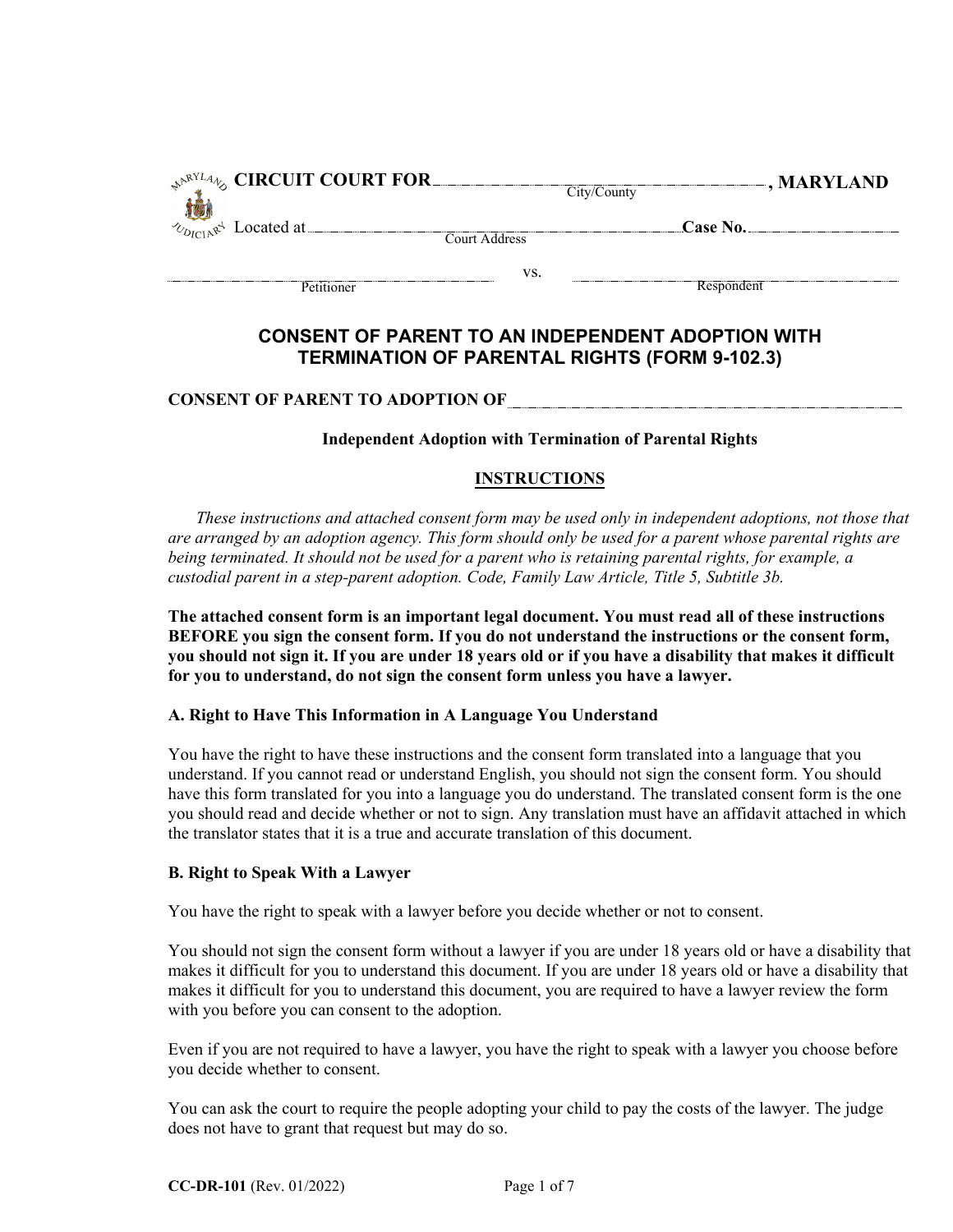# **C. Right to Adoption Counseling**

You have the right to receive adoption counseling and guidance. The court may require the adoptive parents to pay for the adoption counseling and guidance but does not have to do so. If you want adoption counseling or guidance, you should not complete this consent form until after you have gotten adoption counseling or guidance.

# **D. Post-Adoption Agreement**

If you have made a written agreement with the adoptive parents for future contact (known as a postadoption agreement), a copy of that agreement must be attached to the signed consent form. If you have a post-adoption agreement, and, after the adoption, the adoptive parents do not do what they agreed to do, it will not affect the adoption or your consent to the adoption. However, if that happens, you have the right to ask a judge to make them do what they agreed to do. The judge can order you and the adoptive parents to go to mediation, order the adoptive parents to do what they agreed to do, or change the agreement if the judge decides that it is in the child's best interest.

# **E. Effect of Signing the Consent Form**

# **IF YOU SIGN THE CONSENT FORM, AND ADOPTION IS GRANTED, YOU WILL BE GIVING UP ALL RIGHTS AND RESPONSIBILITIES RELATING TO THE CHILD.**

If you have a post-adoption agreement, you will keep only the rights the agreement gives you. Violation of the agreement will not affect your consent or the adoption.

# **F. Right to Revoke Consent**

If you sign the consent form and then change your mind and no longer want to consent, you have the right to revoke (cancel) the consent **within 30 days after the date that you sign the consent form**. The only way that you can revoke this consent is by giving a **signed written revocation statement** with the name, sex, and date of birth of the child (if you know it) to:

| Adoption (<br>lerk.<br>11°C1111' C<br>`ourt<br>tor | 6 L L |  |
|----------------------------------------------------|-------|--|
|                                                    | ounty |  |

The revocation must be sent to the court, not to the lawyers or the people adopting the child. You may deliver your written revocation of consent in person or by mail. If it is not **received** by the Adoption Clerk's office within 30 days after the date you signed the consent form, it will be too late, and you will not be able to withdraw the consent or stop the adoption from being granted.

If you sign this consent form, and then revoke your consent, and then decide to consent to the adoption again, you will not be able to revoke your second consent if you give your second consent in court within one year of your revocation of this consent.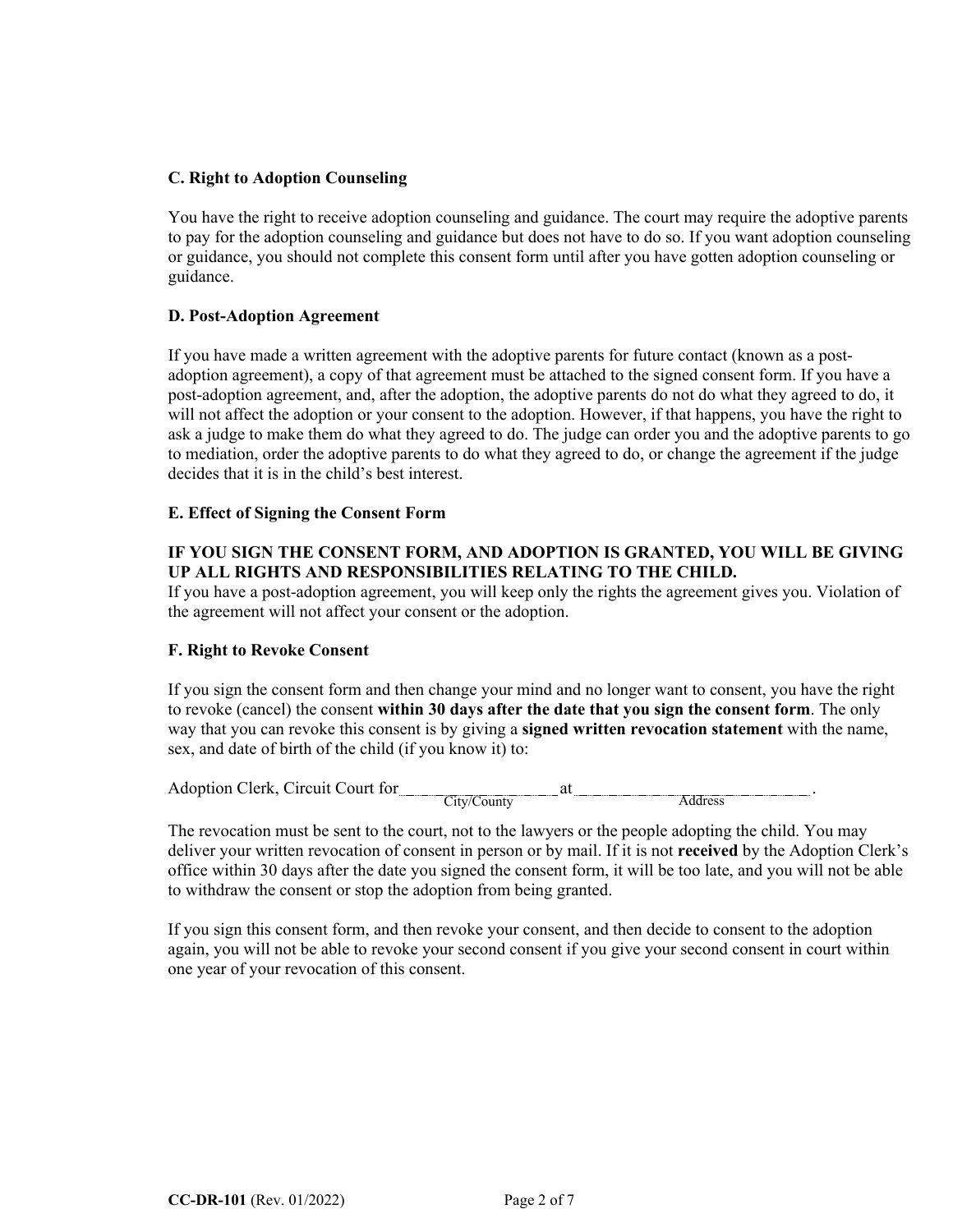## **G. Further Notice of Adoption Proceedings**

A petition for adoption has been or will be filed in the Circuit Court for  $\square$ . If you sign the consent form, your written consent will also be filed in the court. You have the right to be notified when the petition is filed, when any hearings are held before the adoption is granted, and if and when the adoption is granted. Any notices will be sent to the address given by you on the consent form, unless you write to the Adoption Clerk at **All and Solution** and give the clerk your new address. You may waive (give up) your right to notice if you wish to do so. Even if you give up Court's Address your right to notice, someone from the court may contact you if further information is needed. City/County

# **H. Compensation**

Under Maryland law, you are not allowed to charge or receive money or compensation of any kind for the placement for adoption of your child or for your agreement to the adoptive parent having custody of your child, except for (1) reasonable and customary charges or fees for adoption counseling, hospital, legal, or medical services, (2) reasonable expenses for transportation for medical care associated with the pregnancy or birth of the child, (3) reasonable expenses for food, clothing, and shelter for a birth mother if, on written advice of a physician, the birth mother is unable to work or otherwise support herself because of medical reasons associated with the pregnancy or birth of the child, and (4) reasonable expenses associated with any required court appearance relating to the adoption, including transportation, food, and lodging expenses.

## **I. Access to Birth and Adoption Records**

When your child is at least 21 years old, your child, your child's other parent, or you may apply to the Secretary of the Maryland Department of Health for access to certain birth and adoption records. If you do not want information about you to be disclosed (given) to that person, you have the right to prevent disclosure by filing a disclosure veto. Attached to this document is a copy of the form that you may use if you want to file a disclosure veto.

# **J. Adoption Search, Contact, and Reunion Services**

When your child is at least 21 years old, your child, your child's other parent or siblings, or you may apply to the Director of the Social Services Administration of the Maryland Department of Human Services for adoption search, contact, and reunion services.

## **K. Rights Under the Indian Child Welfare Act**

If you or your child are members of or are eligible for membership in an Indian tribe, as defined by federal law, you have special legal rights under the Indian Child Welfare Act. You should not sign this consent form if you believe this may apply to you. You should tell the person requesting the consent or the court that you believe that your child's case should be handled under the Indian Child Welfare Act.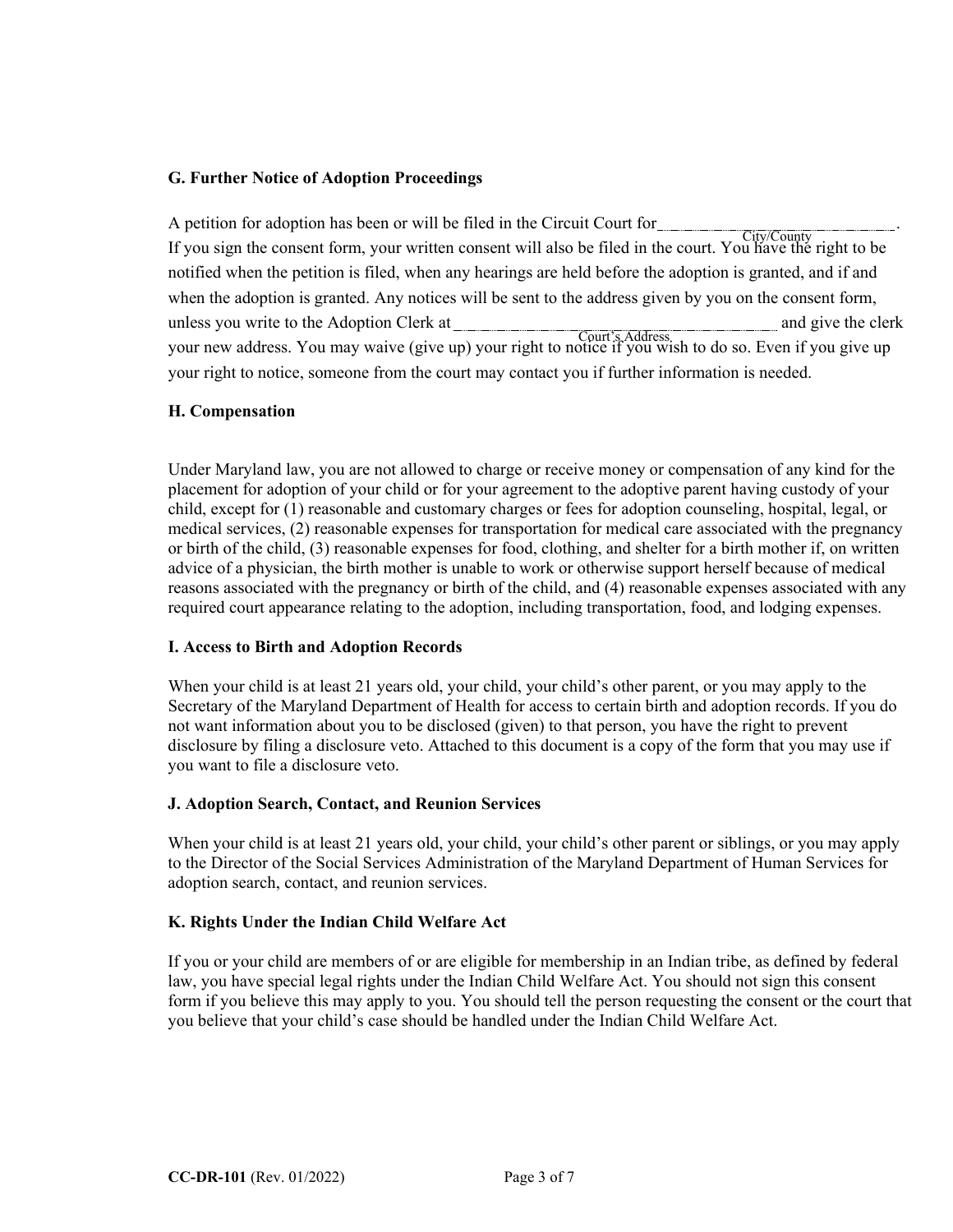## **L. Authorization for Access to Medical and Mental Health Records**

You may be asked to sign a separate form (authorization) to allow the adoptive parents to get your child's medical and mental health records or your medical and mental health records. If you agree to allow access to this information, the records given to the adoptive parents will not include identifying information about you unless identifying information was previously exchanged by agreement.

# **M. Signature, Witness, and Copy**

If you decide to complete and sign the consent form, you must have a witness present when you sign it. The witness must be someone 18 or older and should not be the child or the child's other parent. You must complete and sign the form with a pen and print or type in your name, address, and telephone number. The witness also must sign the form and print or type in the witness' name, address, and telephone number in the blanks on the last page.

If you have a post-adoption agreement, you must attach a copy to the signed consent form.

You have the right to receive a copy of the signed consent form.

# **STOP HERE IF YOU DID NOT UNDERSTAND SOMETHING YOU HAVE READ OR IF YOU WANT TO SPEAK WITH A LAWYER OR GET ADOPTION COUNSELING BEFORE YOU DECIDE IF YOU WANT TO SIGN THE CONSENT FORM.**

**If you wish to sign the consent form, you must also sign here to verify that you read these instructions and understand them:** 

Signature Date

**You must attach a copy of these signed instructions to the signed consent form.**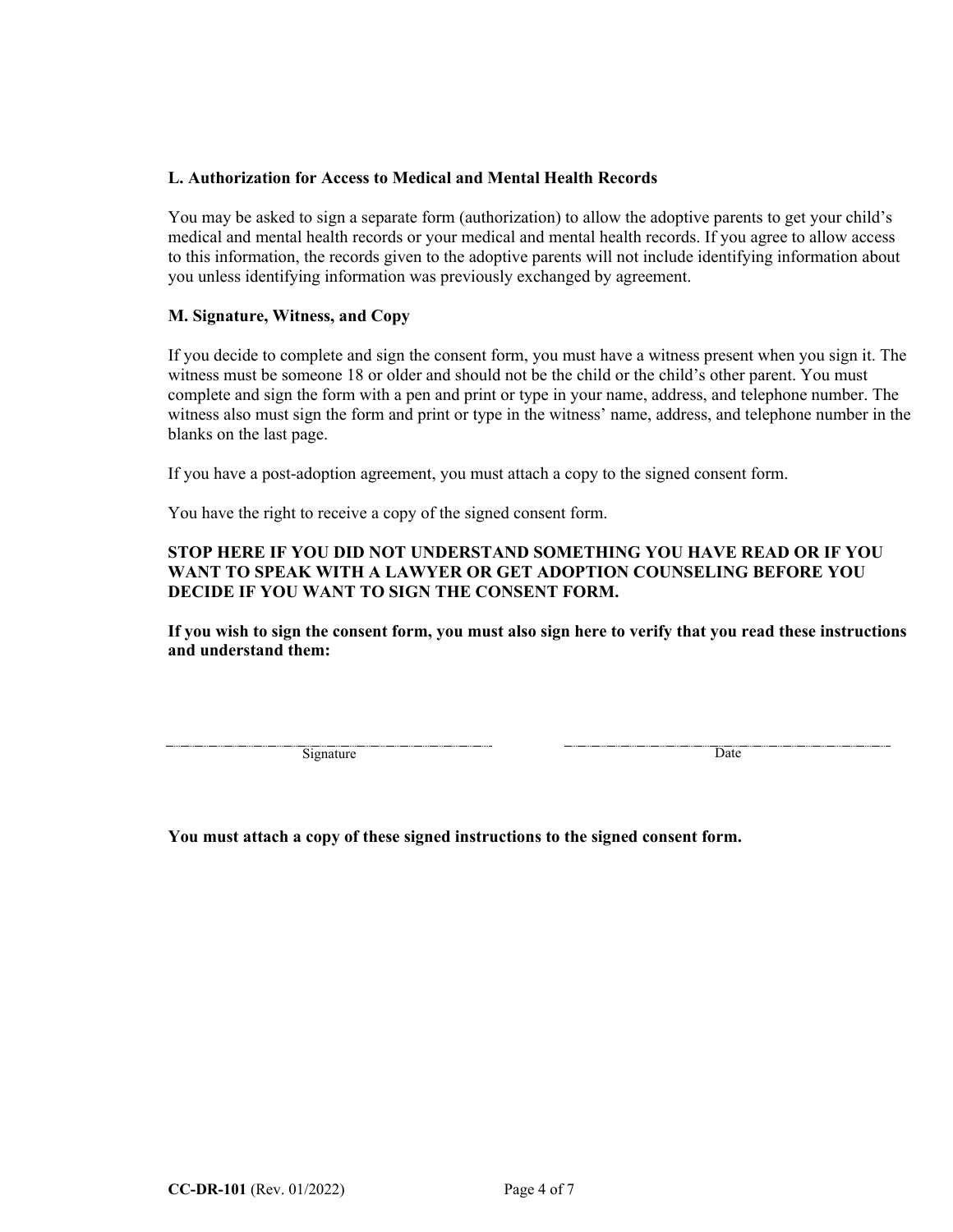# **CONSENT TO INDEPENDENT ADOPTION OF**

# **WITH TERMINATION OF PARENTAL RIGHTS**

### **Use a pen to fill out this form. You must complete each section.**

### **A. Identifying Information**

1. Language.

I understand English, or this consent form has been translated into \_\_\_\_\_\_\_\_\_\_\_\_\_\_\_\_\_\_\_, a language that I understand.

2. Name.

| N١ | ------- |  |  |  |
|----|---------|--|--|--|
|    |         |  |  |  |

3. Age.

My date of birth is

4. Child.

The child who is the subject of this consent was born on <u>Date</u> at

Name of Hospital or Address of Birthplace  $\overline{\text{City, State, and County of Birth}}$ .

5. Status as Parent. Check **all** that apply.

(a) I am

 $□$  the mother of the child  $□$  the father of the child  $□$  alleged to be the father of the child

(b) I was married to the mother of the child

 $\Box$  at the time of conception of the child  $\Box$  at the time the child was born.

## **B. Right to Speak with a Lawyer**

## I WANT TO COMPLETE THIS CONSENT FORM BECAUSE:

### Check **one** of the following:

 $\Box$  I already have spoken with a lawyer whose name and telephone number are

I have read the instructions at the front of this form, and I am ready to consent to the adoption.

OR

 $\Box$  I am at least 18 years old and am able to understand this document. I have read the instructions at the front of this form, and I do not want to speak with a lawyer before I consent to the adoption.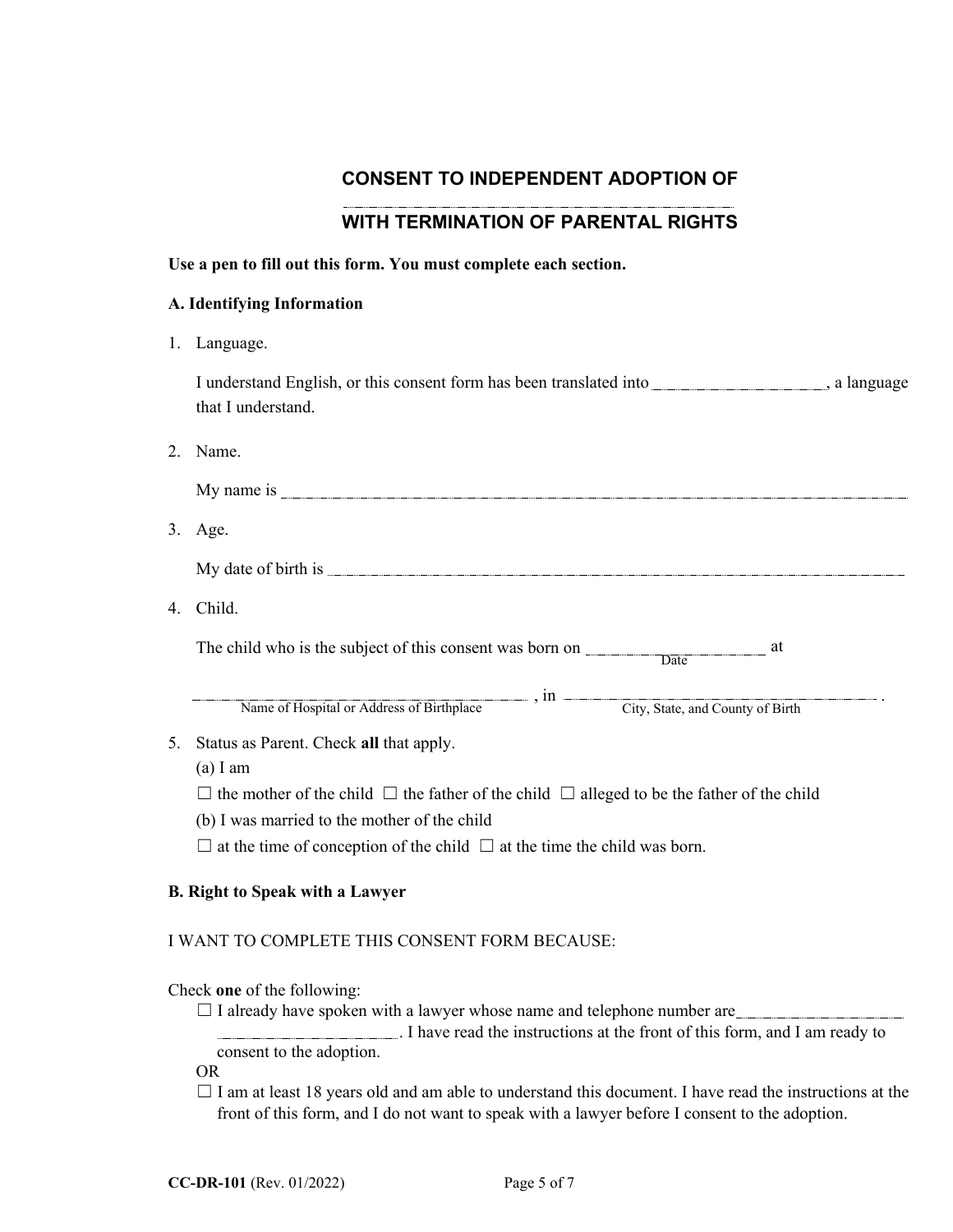### **C. Right to Counseling and Guidance**

### I WANT TO COMPLETE THIS CONSENT FORM BECAUSE:

Check **one** of the following:

- $\Box$  I have already spoken with a counselor. I have read the instructions at the front of this form, and I am ready to consent to the adoption.
- OR
- $\Box$  I do not want to speak with a counselor. I have read the instructions at the front of this form, and I am ready to consent to the adoption.

### **D. Consent**

 $\Box$  I voluntarily and of my own free will consent to the ending (termination) of my parental rights and to the adoption of my child , by person(s) known to me as

I also agree that such person(s) shall have temporary custody of the child until the completion of the adoption.

### **E. Notice**

Check **one** of the following:

 $\Box$  I give up (waive) the right to any further notice of the adoption case.

OR

 $\overline{a}$ 

 $\Box$  I want to be notified when the adoption case is filed, of any hearings and if and when my child is adopted.

### **F. Revocation Rights**

I understand that if I change my mind and no longer consent to the adoption, I have the right to revoke this consent within **30 days after the date that I signed this consent form**. I understand that the only way that I can revoke this consent is by giving a **signed written revocation** to the Adoption Clerk, Circuit Court for

at

City/County Address

## **G. Effect of this Consent**

**I UNDERSTAND THAT IF I SIGN THIS CONSENT FORM, AND ADOPTION IS GRANTED, I WILL BE GIVING UP ALL RIGHTS AND RESPONSIBILITIES RELATING TO THE CHILD, EXCEPT THOSE RIGHTS THAT I HAVE KEPT UNDER ANY WRITTEN POST-ADOPTION AGREEMENT.**